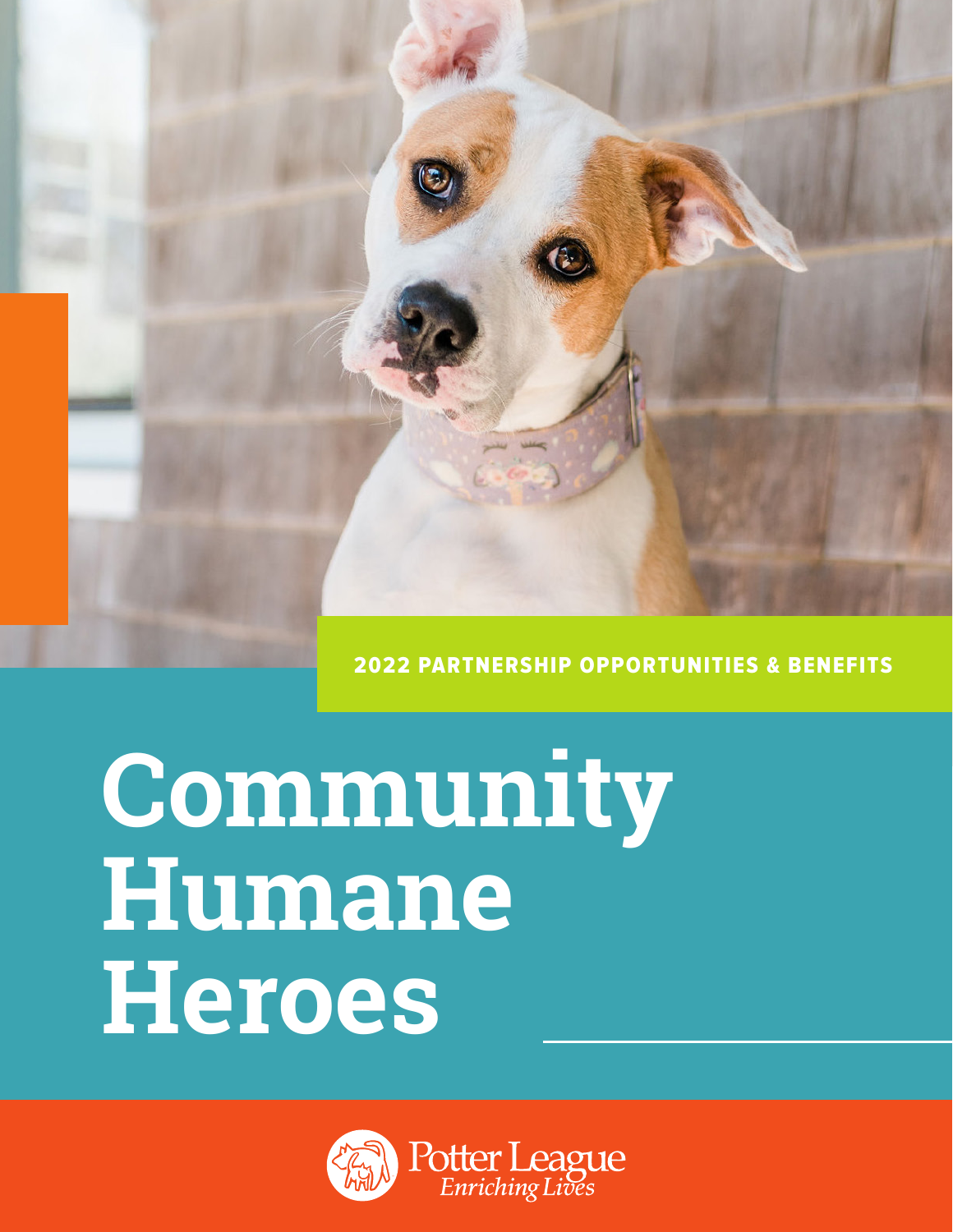The Potter League for Animals is Rhode Island's go-to animal care and resource center. We provide shelter, medical care, behavior training, spay & neuter, owner assistance programs, humane education and the opportunity for more than 1,500 animals to find loving homes each year at our Animal Care & Adoption Center located in Middletown, RI. We provide support to communities and families through our broad range of programs and services, including the Potter League Spay Neuter Clinic, located in Warwick RI, which preforms over 7,500 subsidized surgeries on dogs and cats in RI and neighboring communities in CT & MA. We provide low-cost veterinary care to over 3,500 income-qualifying Rhode Islanders at the Pets In Need Veterinary Clinic located in Riverside, RI.

Every dollar raised through our corporate underwriting and partnership program will enable the Potter League to continue its life-saving work. Becoming a Community Humane Hero is a great way to demonstrate your compassion to employees, clients and the community. With many opportunities to get involved in our animal welfare and community programs, it's easy to give back, feel good, and spotlight your philanthropic contribution.

**Our Impact Our Impact** 

|                                         | <b>WEB:</b>                    | www.potterleague.org averages over 33,000 hits and 17,000 users<br>monthly.                                                                                                    |
|-----------------------------------------|--------------------------------|--------------------------------------------------------------------------------------------------------------------------------------------------------------------------------|
|                                         | <b>SOCIAL</b><br><b>MEDIA:</b> | Currently over 56,000 loyal social media followers and 6.6 million<br>impressions across Facebook, Instagram & Twitter annually.                                               |
| dch                                     | <b>EMAIL:</b>                  | Potter Monthly E-newsletter is sent to over 16,000 recipients<br>monthly.                                                                                                      |
| J                                       | <b>PRINT:</b>                  | The Paw-Print Press printed newsletter is sent to approximately<br>20,000 supporters annually.                                                                                 |
|                                         | <b>ANIMAL</b><br><b>CARE:</b>  | Over 1,185 pets were adopted in 2021 and over 9,000 animals<br>received veterinary care.                                                                                       |
| <b>THE</b>                              | <b>COMMUNITY:</b>              | The Potter League has more than 650 volunteers donating over<br>20,000 hours of service.                                                                                       |
|                                         | <b>MEDIA:</b>                  | The Potter League receives extensive media exposure from local<br>& state-wide outlets.                                                                                        |
|                                         | <b>AWARDS:</b>                 | The Potter League has won numerous Best of Awards, The<br>Excellence in Business Award, as well as "Favorite Non-profit" and<br>many more awards and citations over the years. |
| $\mathbf{R}$ is the set of $\mathbf{r}$ |                                |                                                                                                                                                                                |

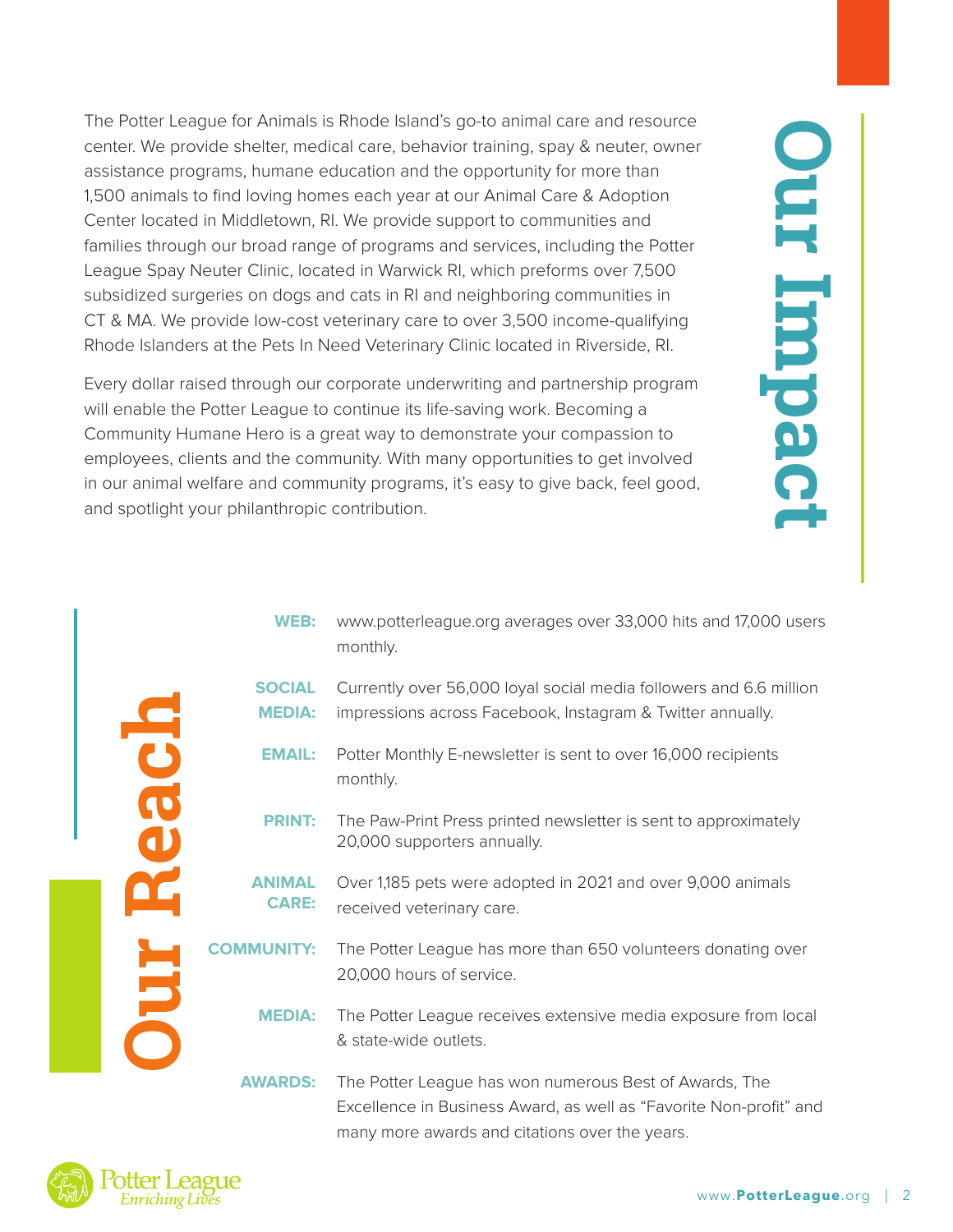**Corporations, business and individuals that wish to support the activities of the Potter League will be acknowledged for their philanthropic contribution at their level of choice as follows:**

**1. Humane Leader 2. Animal's Best Friend 3. Loyal Companion 4. Faithful Friend**

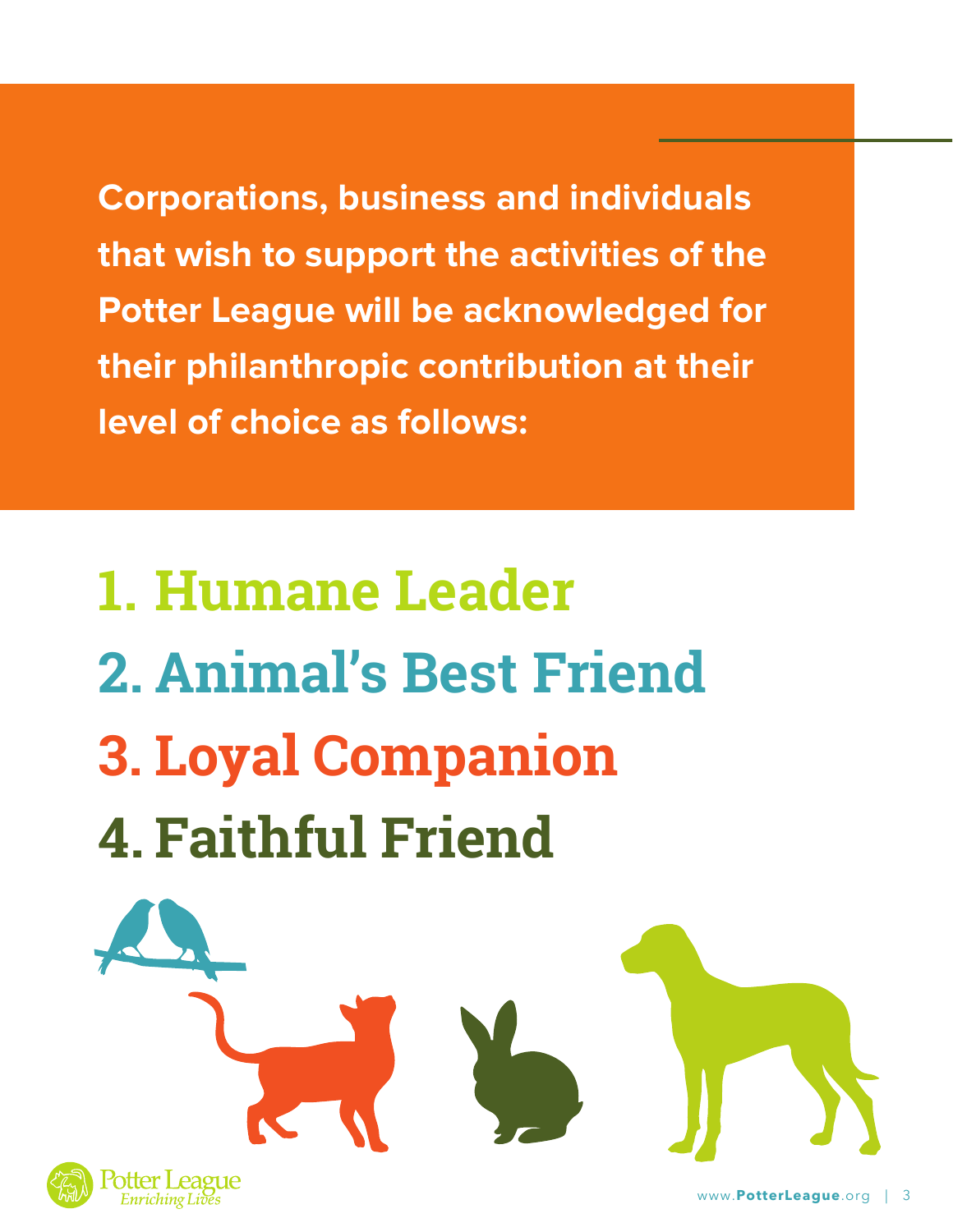## **Humane Leader \$20,000**

## **Partner Benefits**

- Dogs and Donuts or Cats and Cupcakes employee wellness visit with two (2) one-hour visits with puppies or kittens at your business.
- \* Behind-the-scenes tour of the Potter League Animal Care & Adoption Center, Pets In Need Veterinary Clinic, and Spay & Neuter Clinic
- Hosted animal welfare luncheon at your office or the Potter League for eight (8) guests with CEO Brad Shear, Shelter Veterinarian, and other leadership team members if requested. (If circumstances do not permit, this can be a virtual gathering)
- Corporate Volunteer Day at the Potter League for employees

## **Partner Recognition**

- Personalized Potter League Engraved Marble 8.5 x 11 Wall Tile
- 1/3 Page Ad in our Adoption Folder
- Company profile in one quarterly print newsletter mailed to 5,000 supporters
- Social Media Promotion: Two featured social media posts annually
- Logo recognition on signage at the Potter League's three facilities: Animal Care & Adoption Center, Pets in Need Veterinary Clinic, and Spay & Neuter Clinic
- Digital Promotion: Logo and website link on our website and on our monthly E-News with a distribution of 15,000
- In-house promotion: Logo included on the lobby digital screen
- Photo opportunity with staff and animals that have arrived at the Potter League through our Fetching Friends Transport program & name the animals

- Logo to be included in the LoveBash for Animals print and digital materials (if received by 2.1.22)
- Eight (8) tickets with table seating at our spring fundraiser, Love Bash for Animals. Event date March 25, 2022
- Eight (8) tickets with table seating at our summer fundraiser, Yappy Hour. Event date July 17, 2022
- Logo to be included in the Heart & Sole Walk for Animals materials and complimentary exhibit space at the 2022 Walk, Sunday, October 16th, in our vendor village
- Logo inclusion on the Heart & Sole Walk for Animals T-shirts & ten (10) Complimentary Walk T-shirts

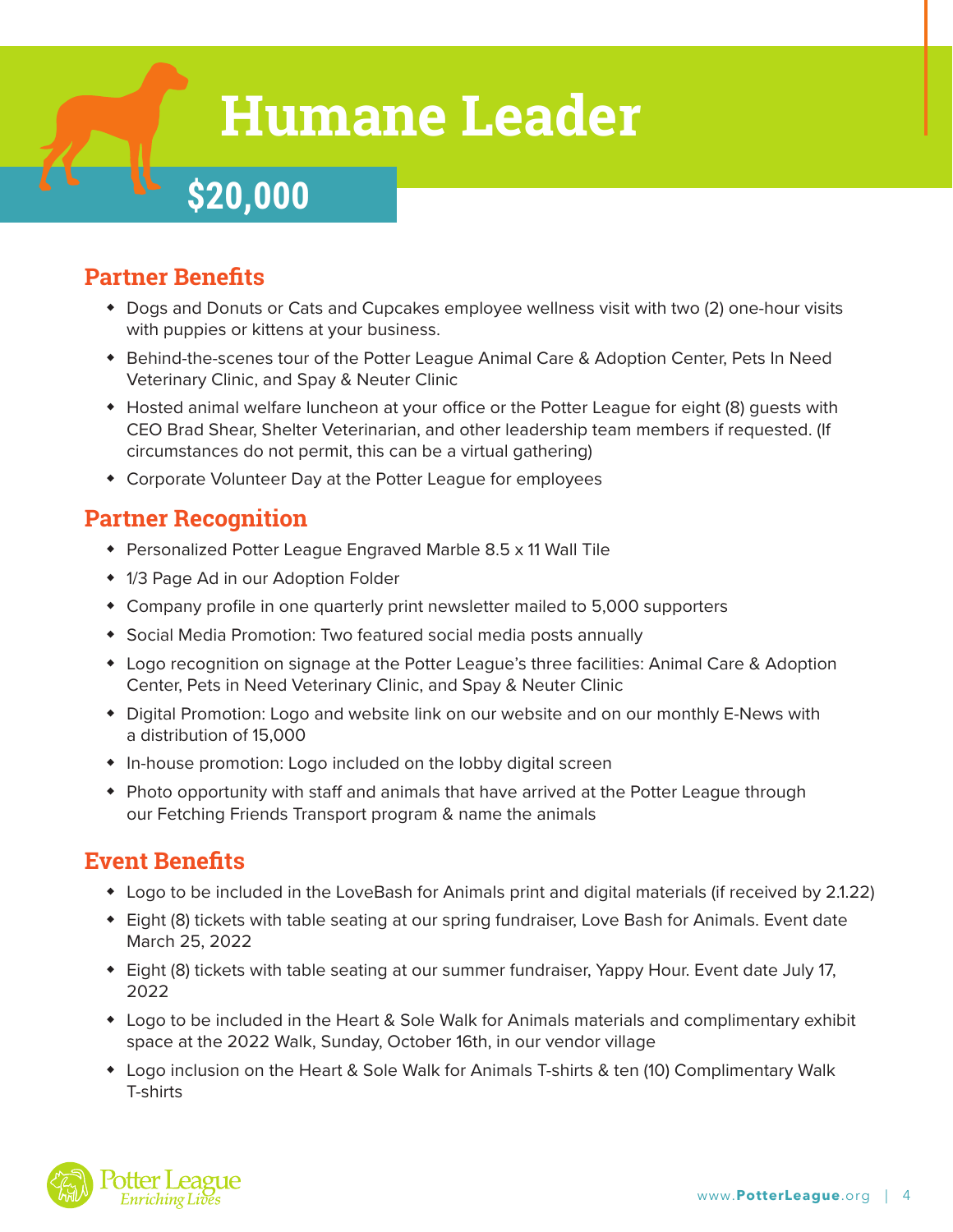

## **Partner Benefits**

- Dogs and Donuts or Cats and Cupcakes employee wellness visit with two (2) one-hour visits with puppies or kittens at your business annually
- Adoption sponsor for 4 of our most vulnerable animals annually
- **\*** Behind-the-scenes tour of the Potter League Animal Care & Adoption Center
- Hosted animal welfare luncheon at your office or at the Potter League for eight (8) quests with Executive Director, Brad Shear, Shelter Veterinarian, Dr. Kendall Polansky, and Behavior Manager, Beth Nassef (If circumstances do not permit, this can be a virtual gathering)
- Corporate Volunteer Day at the Potter League for ten (10) employees

## **Partner Recognition**

- \* Recognition as an adoption sponsor with custom social media posts featuring four (4) animals annually and on adoption profiles on PotterLeague.org, PetFinder & Adopt-a-pet.org
- 1/3 Page Ad in our Adoption Folder
- Company profile in one quarterly print newsletter mailed to 5,000 supporters
- **\*** Social Media Promotion: One featured social media post annually
- Logo recognition on signage at the Potter League's three facilities: Animal Care and Adoption Center at 87 Oliphant Lane in Middletown, Pets in Need Veterinary Clinic at 40 Amaral Street in Riverside and Spay & Neuter Clinic at 235 Elm Street in Warwick
- Digital Promotion: Logo and website link on our website and on our monthly E-News with a distribution of 15,000
- In-house promotion: Logo included on the lobby digital screen
- Photo opportunity with staff and animals that have arrived at the Potter League through our Fetching Friends Transport program

- Logo to be included in the LoveBash for Animals Campaign print and digital materials (If received by 2.1.21)
- Logo to be included in the Heart & Sole Walk for Animals materials and complimentary exhibit space at the 2021 Walk (fall date TBD) and/or in our virtual vendor village
- Complimentary Walk registration for employees
- Logo Inclusion on Heart & Sole Walk Commemorative T-shirts & Twelve (12) Complimentary Walk T-Shirts

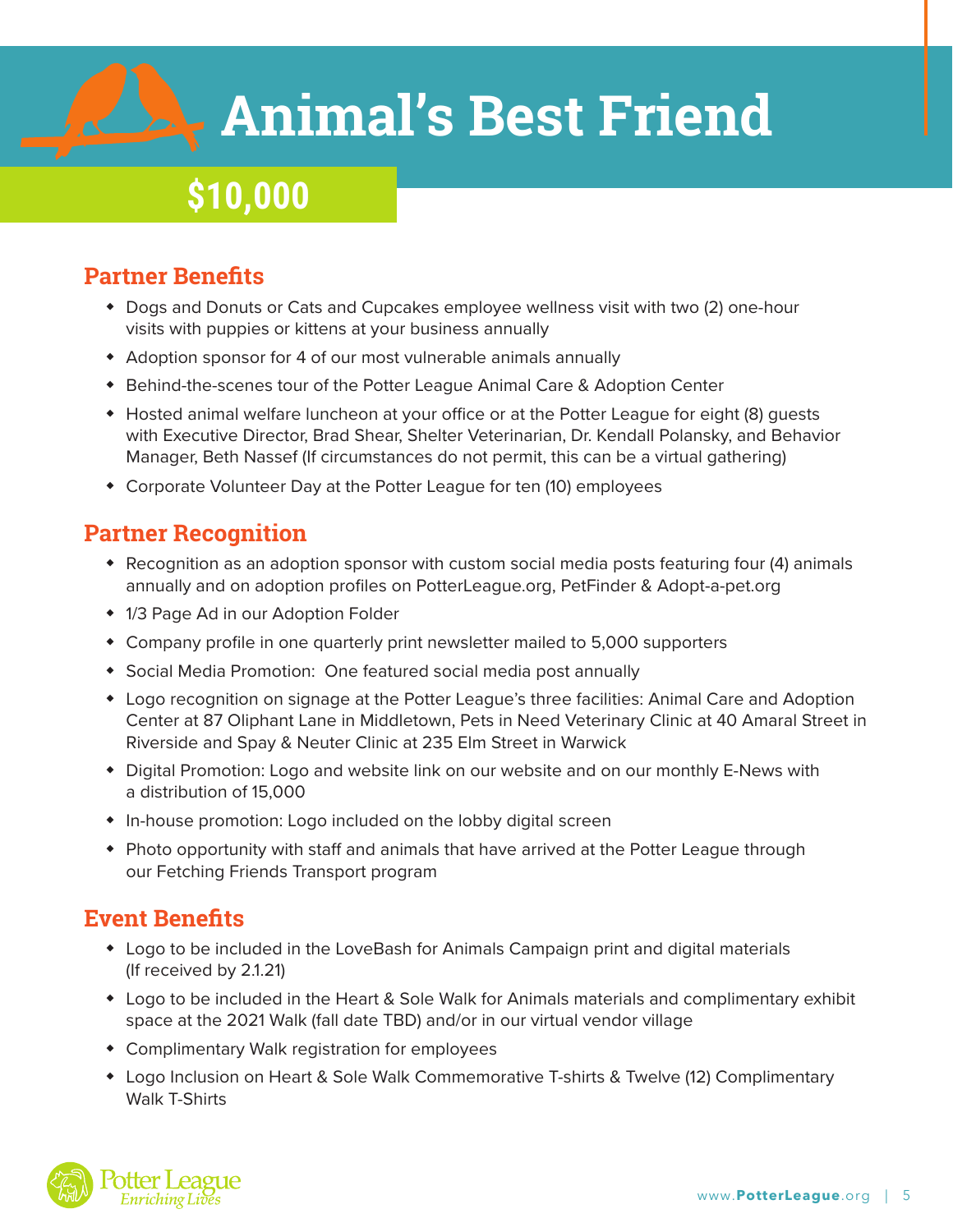## **Loyal Companion**

## **\$5,000**

## **Partner Benefits**

- \* Dogs and Donuts or Cats and Cupcakes employee wellness visit with one (1) one-hour visits with puppies or kittens at your business annually
- Adoption sponsor for two (2) of our most vulnerable animals annually
- **\*** Behind-the-scenes tour of the Potter League Animal Care & Adoption Center
- Hosted animal welfare luncheon at your office or at the Potter League for six (6) guests with Executive Director, Brad Shear, and Shelter Veterinarian, Dr. Kendall Polansky. (If circumstances do not permit, this can be a virtual gathering)
- Corporate Volunteer Day at the Potter League for eight (8) employees

## **Partner Recognition**

- $\bullet$  Recognition as an adoption sponsor with custom social media posts featuring two (2) animals annually and on adoption profiles on Potterleague.org, PetFinder & Adopt-a-pet.org
- 1/6 Page Ad in our Adoption Folder
- Social Media Promotion: One featured social media post annually
- \* Logo recognition on signage at two (2) of the Potter League's three facilities: Animal Care and Adoption Center at 87 Oliphant Lane in Middletown, Pets in Need Veterinary Clinic at 40 Amaral Street in Riverside and Spay & Neuter Clinic at 235 Elm Street in Warwick
- Digital Promotion: Logo and website link on our website and on our monthly E-news with a distribution of 15,000
- In-house promotion: Logo included on the lobby digital screen
- Photo opportunity with staff and animals that have arrived at the Potter League through our Fetching Friends Transport program

- Logo to be included in the LoveBash for Animals Campaign print and digital materials (If received by 2.1.21)
- Logo to be included in the Heart & Sole Walk for Animals materials and complimentary exhibit space at the 2021 Walk (fall date TBD) and/or in our virtual vendor village
- Complimentary Walk registration for employees
- **\*** Logo Inclusion on Heart & Sole Walk Commemorative T-shirts & Eight (8) Complimentary Walk T-Shirts

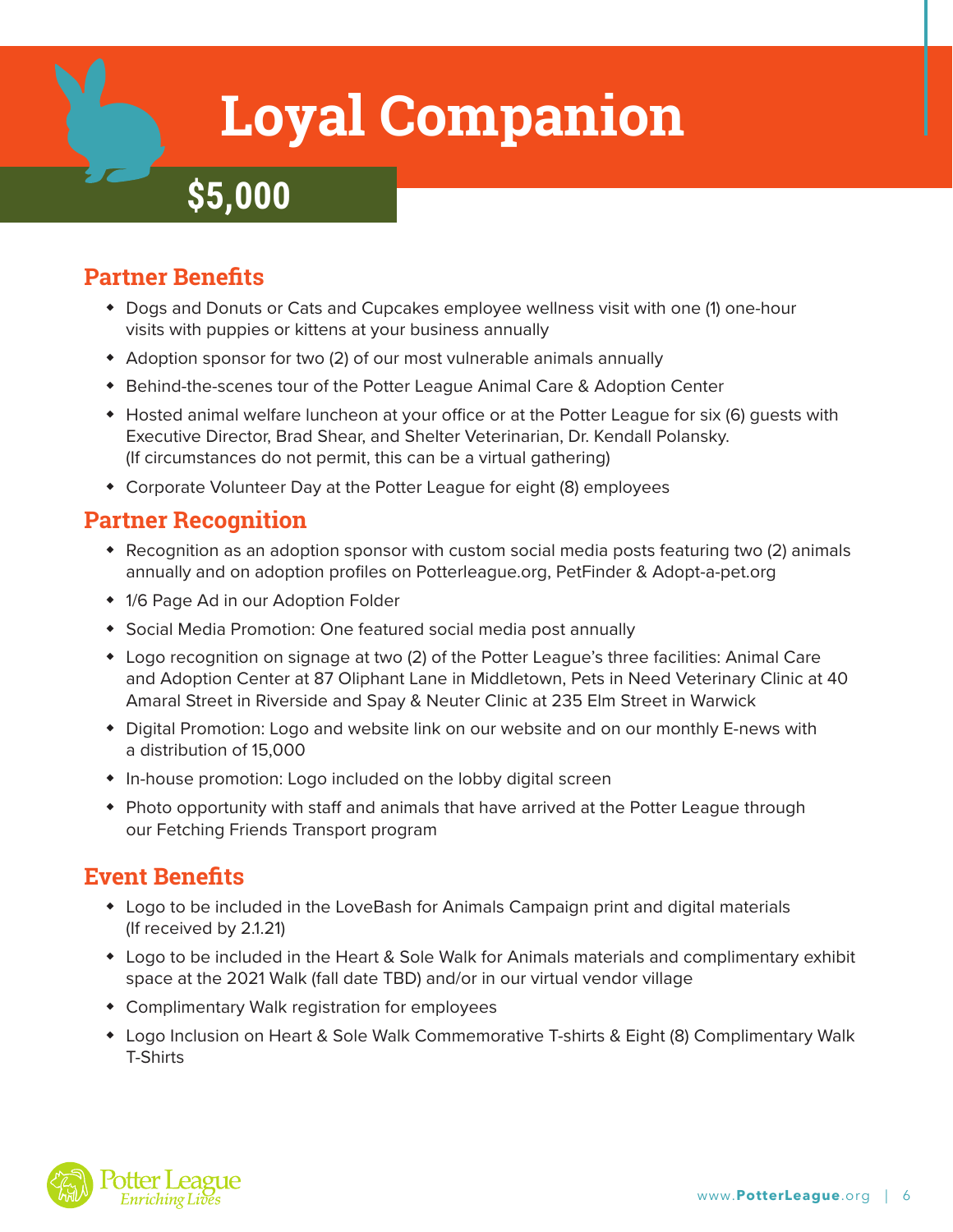

## **Benefits**

- Behind-the-scenes tour of the Potter League Animal Care & Adoption Center
- Hosted animal welfare luncheon at the Potter League for four (4) guests with Executive Director, Brad Shear. (If circumstances do not permit, this can be a virtual gathering)
- Corporate Volunteer Day at the Potter League for up to six (6) employees

## **Partner Recognition**

- Logo recognition on signage at one (1) of the Potter League's three facilities: Animal Care and Adoption Center at 87 Oliphant Lane in Middletown, RI, Pets in Need Veterinary Clinic at 40 Amaral Street in Riverside, RI and Spay & Neuter Clinic at 235 Elm Street in Warwick, RI
- Digital Promotion: Logo and website link on our website and on our monthly E-news with a distribution of 15,000
- In-house promotion: Logo included on the lobby digital screen
- Photo opportunity with staff and animals that have arrived at the Potter League through our Fetching Friends Transport program

- Logo to be included in the LoveBash for Animals Campaign print and digital materials (If received by 2.1.21)
- Logo to be included in the Heart & Sole Walk for Animals materials and complimentary exhibit space at the 2021 Walk (fall date TBD) and/or in our virtual vendor village
- Complimentary Walk registration for all employees
- Logo Inclusion on Heart & Sole Walk Commemorative T-shirts & Six (6) Complimentary Walk T-shirts

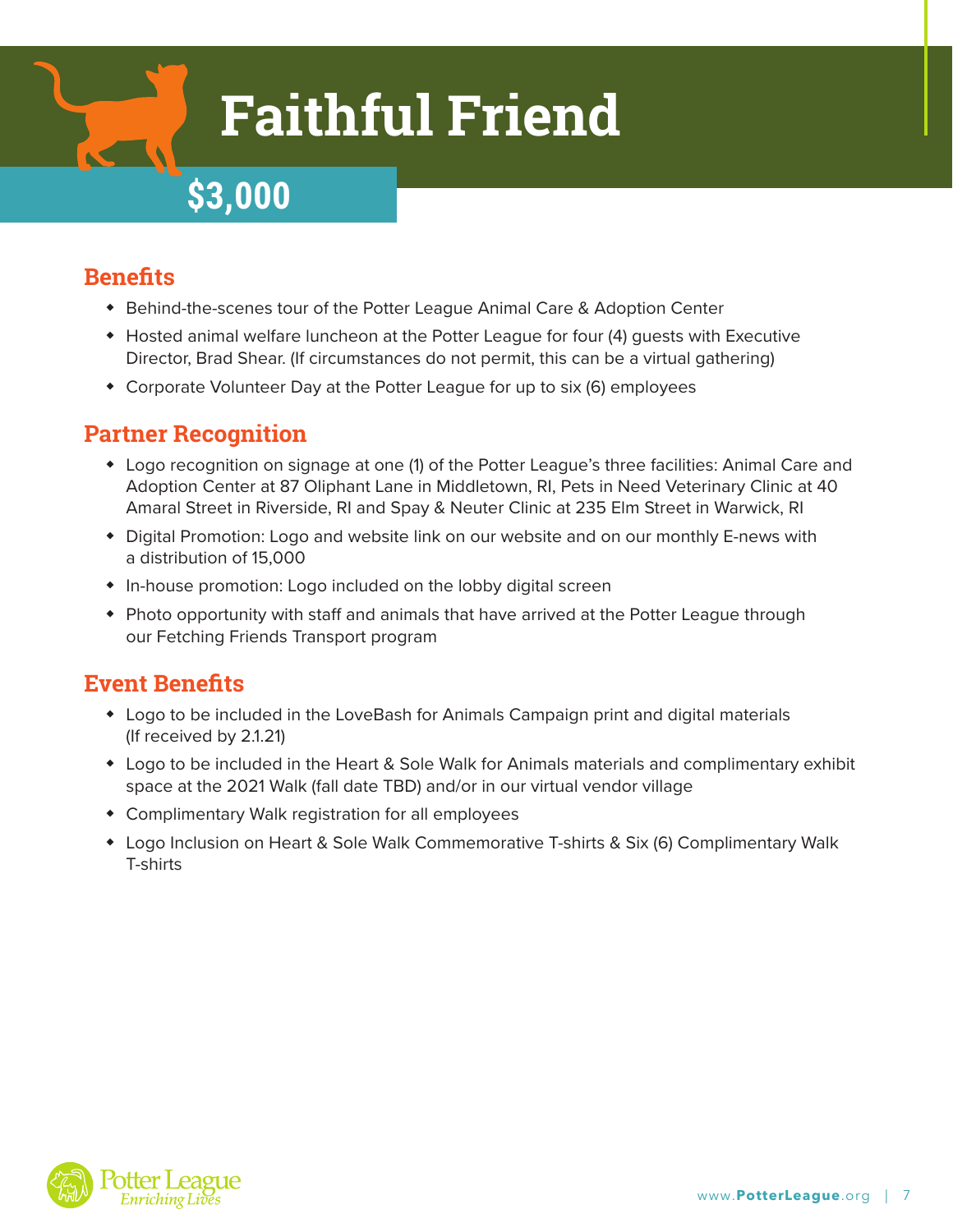| <b>Potter League Corporate Partnership Opportunities</b>                      |                                    |                                         |                                   |                                   |  |  |  |  |  |  |  |
|-------------------------------------------------------------------------------|------------------------------------|-----------------------------------------|-----------------------------------|-----------------------------------|--|--|--|--|--|--|--|
| <b>Level</b>                                                                  | <b>Humane Leader</b><br>\$20,000   | <b>Animal's Best Friend</b><br>\$10,000 | <b>Loyal Companion</b><br>\$5,000 | <b>Faithful Friend</b><br>\$3,000 |  |  |  |  |  |  |  |
| <b>Benefits</b>                                                               |                                    |                                         |                                   |                                   |  |  |  |  |  |  |  |
| Industry Exclusive at Sponsorship Level                                       | $\checkmark$                       |                                         |                                   |                                   |  |  |  |  |  |  |  |
| Puppy or Kitten Wellness Visits                                               | 4 Visits                           | 2 Visits                                | 1 Visit                           |                                   |  |  |  |  |  |  |  |
| <b>Adoption Sponsorships</b>                                                  | $\checkmark$<br><b>6 Adoptions</b> | 4 Adoptions                             | $\checkmark$<br>2 Adoptions       |                                   |  |  |  |  |  |  |  |
| <b>Behind Scenes Tour</b>                                                     |                                    |                                         |                                   |                                   |  |  |  |  |  |  |  |
| Animal Welfare Luncheon                                                       | $\checkmark$<br>10 Guests          | 8 Guests                                | $\checkmark$<br><b>6 Guests</b>   | 4 Guests                          |  |  |  |  |  |  |  |
| Corporate Volunteer Day                                                       | 15 Employees                       | 10 Employees                            | 8 Employees                       | 6 Employees                       |  |  |  |  |  |  |  |
|                                                                               |                                    | <b>Partner Recognition</b>              |                                   |                                   |  |  |  |  |  |  |  |
| One Year Logo Placement on PL Van                                             |                                    |                                         |                                   |                                   |  |  |  |  |  |  |  |
| Personalized Potter League Engraved<br>Marble 8.5 x 11 Wall Tile              |                                    |                                         |                                   |                                   |  |  |  |  |  |  |  |
| <b>Adoption Sponsor Promotions</b>                                            |                                    |                                         |                                   |                                   |  |  |  |  |  |  |  |
| <b>Adoption Folder Advertisement</b>                                          | 1/3 Page Ad                        | 1/3 Page Ad                             | 1/6 Page Ad                       |                                   |  |  |  |  |  |  |  |
| Company Profile in One Print Newsletter                                       |                                    |                                         |                                   |                                   |  |  |  |  |  |  |  |
| Social Media Featured Promotion                                               | 2 Posts                            | ✔<br>1 Post                             | 1 Post                            |                                   |  |  |  |  |  |  |  |
| Logo on Signage at Potter League<br><b>Locations Annually</b>                 | 3 Locations                        | 3 Locations                             | 2 Locations                       | 2 Locations                       |  |  |  |  |  |  |  |
| Digital Promotion: Logo on PL Website<br>& Monthly E-Newsletter               |                                    | $\checkmark$                            |                                   |                                   |  |  |  |  |  |  |  |
| Digital Signage in Lobby                                                      | $\checkmark$                       |                                         |                                   |                                   |  |  |  |  |  |  |  |
| Photo opportunity with Animals/Staff                                          |                                    |                                         |                                   |                                   |  |  |  |  |  |  |  |
| <b>Event Benefits</b>                                                         |                                    |                                         |                                   |                                   |  |  |  |  |  |  |  |
| Logo Inclusion in LoveBash for Animals<br><b>Campaign Marketing materials</b> |                                    |                                         |                                   |                                   |  |  |  |  |  |  |  |
| Logo Inclusion in Heart & Sole Walk for<br>Animals Marketing materials        |                                    |                                         |                                   |                                   |  |  |  |  |  |  |  |
| Complimentary Exhibit Space at Walk                                           |                                    |                                         |                                   |                                   |  |  |  |  |  |  |  |
| <b>Complimentary Walk Registration</b>                                        |                                    |                                         |                                   |                                   |  |  |  |  |  |  |  |
| Logo Inclusion Heart & Sole Walk<br><b>Commemorative T-shirts</b>             | $\checkmark$ + 20 Shirts           | $\blacktriangleright$ + 12 Shirts       | $\sqrt{+8}$ Shirts                | $\sqrt{+6}$ Shirts                |  |  |  |  |  |  |  |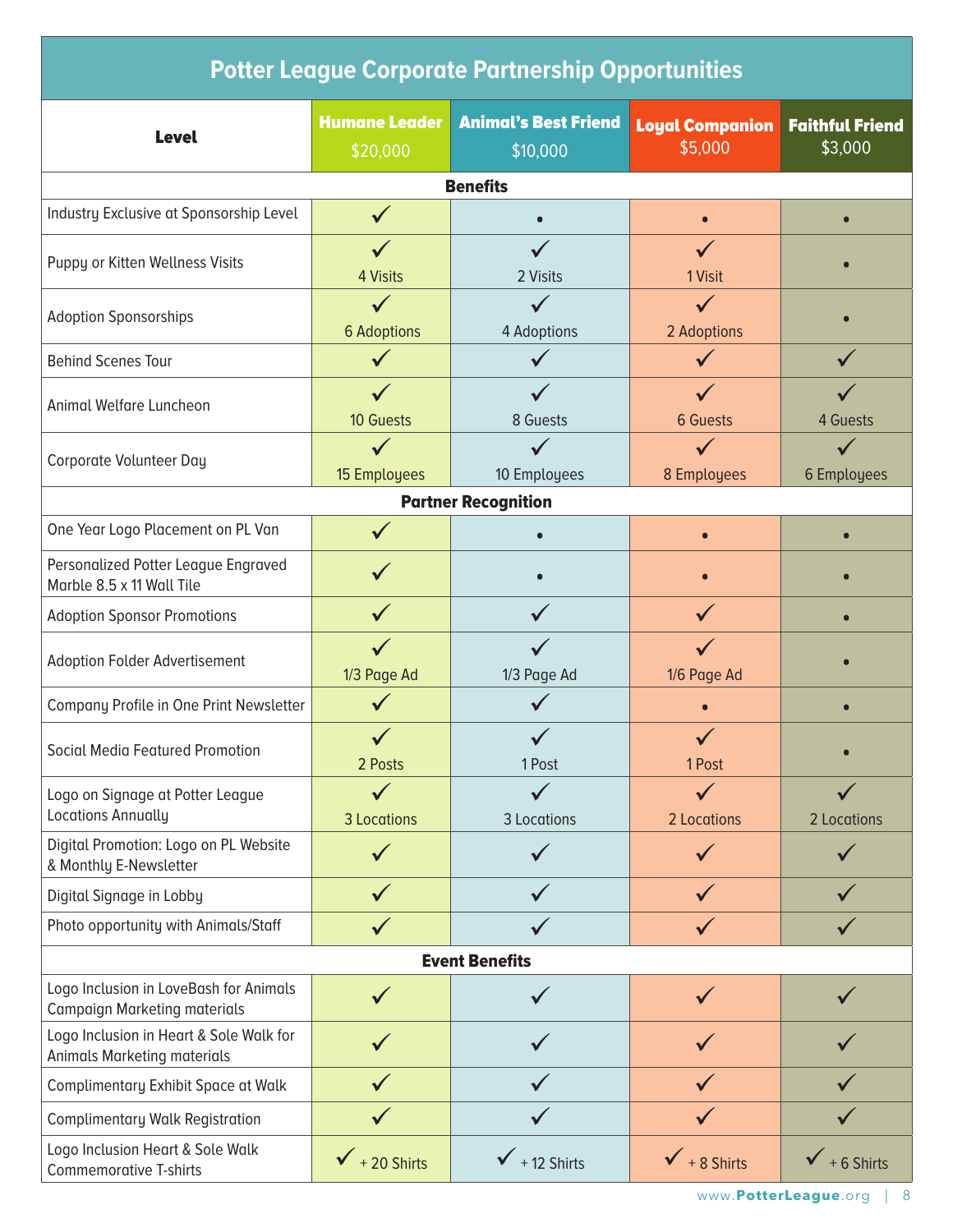## 2021 COMMUNITY HUMANE HEROES PARTNERSHIP PROGRAM

**Please complete all sections. Your name will be recognized as noted.**

|                                  | Company Name and the company of the company of the company of the company of the company of the company of the company of the company of the company of the company of the company of the company of the company of the compan |  |                                   |      |  |                        |  |  |
|----------------------------------|--------------------------------------------------------------------------------------------------------------------------------------------------------------------------------------------------------------------------------|--|-----------------------------------|------|--|------------------------|--|--|
|                                  | Contact Name experience and the second state of the second state of the second state of the second state of the second state of the second state of the second state of the second state of the second state of the second sta |  |                                   |      |  |                        |  |  |
|                                  | Address and the contract of the contract of the contract of the contract of the contract of the contract of the                                                                                                                |  |                                   |      |  |                        |  |  |
|                                  |                                                                                                                                                                                                                                |  |                                   |      |  |                        |  |  |
|                                  |                                                                                                                                                                                                                                |  |                                   |      |  |                        |  |  |
|                                  | <b>UNDERWRITING LEVELS</b>                                                                                                                                                                                                     |  |                                   |      |  |                        |  |  |
|                                  | Please select your level of commitment below.                                                                                                                                                                                  |  |                                   |      |  |                        |  |  |
| <b>SEADER</b> LEADER<br>\$20,000 |                                                                                                                                                                                                                                |  | <b>LOYAL COMPANION</b><br>\$5,000 |      |  |                        |  |  |
|                                  | <b>ANIMAL'S BEST FRIEND</b><br>\$10,000                                                                                                                                                                                        |  | \$3,000                           |      |  | <b>FAITHFUL FRIEND</b> |  |  |
|                                  | <b>PAYMENT INFORMATION</b>                                                                                                                                                                                                     |  |                                   |      |  |                        |  |  |
|                                  | Check enclosed made payable to:<br>Potter League for Animals<br>87 Oliphant Lane Middletown, RI 02842                                                                                                                          |  |                                   |      |  |                        |  |  |
|                                  | Please Invoice me/my Company - On Date:                                                                                                                                                                                        |  |                                   |      |  |                        |  |  |
|                                  | Charge my credit card:<br>$\Box$ Visa $\Box$ MasterCard $\Box$ Discover $\Box$ Amex                                                                                                                                            |  |                                   |      |  |                        |  |  |
|                                  |                                                                                                                                                                                                                                |  |                                   |      |  |                        |  |  |
|                                  |                                                                                                                                                                                                                                |  |                                   |      |  |                        |  |  |
| Signature                        |                                                                                                                                                                                                                                |  |                                   | Date |  |                        |  |  |

Thank you for supporting the Potter League for Animals. Your underwriting support and partnership will enrich animals lives and strengthen our programs and services. Please complete this form and send to Susan Ryan at SusanR@potterleague.org or return with payment as noted.